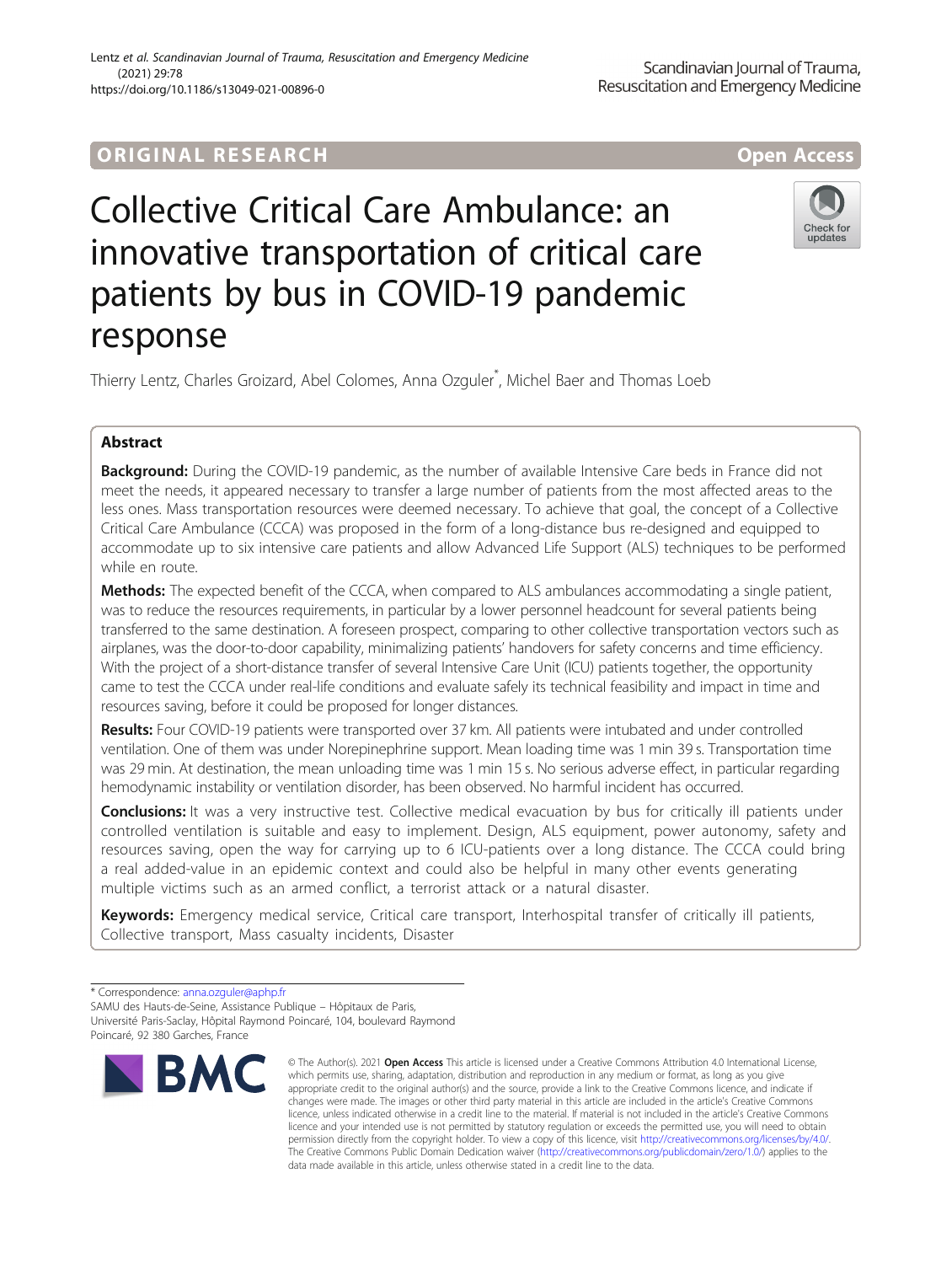#### Background

When the COVID-19 pandemic hit France in January 2020, it appeared quickly that the number of available Intensive Care Unit (ICU) beds would not meet the needs, notably in the Grand Est and the Île-de-France regions. Consequently, the Ministry of Health made the decision to transfer patients from saturated ICUs to less crowded ones by interhospital transfers to less affected regions. Numerous individual transfers were made by air, ground or sea transportation and collective transport innovative features appeared, such as 10 "hospital trains", following a previously validated concept [\[1](#page-5-0)].

In this context, a long-distance bus turned into a Collective Critical Care Ambulance (CCCA) was considered for testing under real conditions.

The main objective of this trial was to validate a proof of concept for operating a long-distance bus as a CCCA, transporting critically ill patients requiring Advanced Life Support (ALS) techniques to be performed while en route, with a door-to-door capability reducing handover manoeuvres. The secondary objective was to validate the specifications of this CCCA.

#### **Methods**

In an Emergency Medical Service (named SAMU) located in Hauts-de-Seine province, a working group dedicated to Exceptional Healthcare Situations (EHS Group) proceeded with the re-design of the interior space of a Man<sup>™</sup> Lion's Coach model, one of the largest buses currently in use.

#### Project management

The EHS Group was entitled as the Project manager, by which decisions on main characteristics of the CCCA design were made. Because of the urgent need of mass patients transfers, issued specifications documents were reduced to a strict minimal. Administrative ambulance regulations waiving was granted by the Prefecture des Hauts-de-Seine authority. Having the CCCA ready to operate took no more than 2 days.

The Project engineering included: risk assessment, adaptation of ambulance standards to a bus, compliance of medical & technical procedures, quality assurance and ethical considerations. Special attention was given to easiness for entry, exit, as well as movements in the aisle, safeguarding from contamination and training.

#### Conception

#### Equipment and design

The CCCA equipment included: stretchers, portable medical and monitoring equipment, oxygen and power supply, all securely fastened. Design works focussed on the optimization of the interior space and separation of "contaminated" versus "clean" areas.

Two distinct areas were separated by a vertical vinyl film: a large "contaminated" area at the rear, and a smaller "clean" area at the front including the driver's compartment and a rest area. In the rear area, 6 groups of 4 seats each were removed, allowing for 6 stationary stretchers of the  $Snøgg^m$  type to be rigged by retaining straps (Figs. [1](#page-2-0) and [2](#page-2-0)). Air conditioning flow could not be completely shut down, and was reduced to the minimal.

The on-board equipment and healthcare personnel are listed in Table [1](#page-3-0).

#### Training of healthcare personnel

Healthcare personnel operating the CCCA were all SAMU regular employees, working on a daily basis in ALS ambulances. Three of them were referent Chemical, Biological, Radiological and Nuclear (CBRN) instructors and all underwent regular training with personal protective equipment (PPE).

The driver was a volunteer employee of the Bus Company, with no additional training.

#### Patient triage

The exclusion rules were provided by the regional SAMU zonal authority: patients with FiO2 > 0.6, or Norepinephrine  $> 0.2$  mg/h, or PEEP  $> 15$  cm H2O were excluded.

#### Assessment

The CCCA prototype first testing was made by a dedicated healthcare team already assigned among regular SAMU healthcare workers.

Main evaluation criteria were: time to finalize bus preparation, time data (loading, unloading, transportation), adverse unexpected events, patients and personnel safety.

HCW's opinion on transfer conditions was collected in face to face interviews within the following days.

#### Ethical consideration

All the transfers were made with the informed consent of the patients' families. This survey obtained the MR-003 approval required by the National Council for Statistical Information (CNIL).

#### Results – trial run description

On April 102,020, 4 COVID-19 patients from a hospital in the city of Corbeil (south of Île-de-France region) had to be transported to a Paris downtown station (Gare d'Austerlitz) prior to a transfer by a "hospital train" to Bordeaux (Nouvelle-Aquitaine region).

#### Preparation

The day before, members of the EHS Group have been completing the preparation of the bus in 1h30min.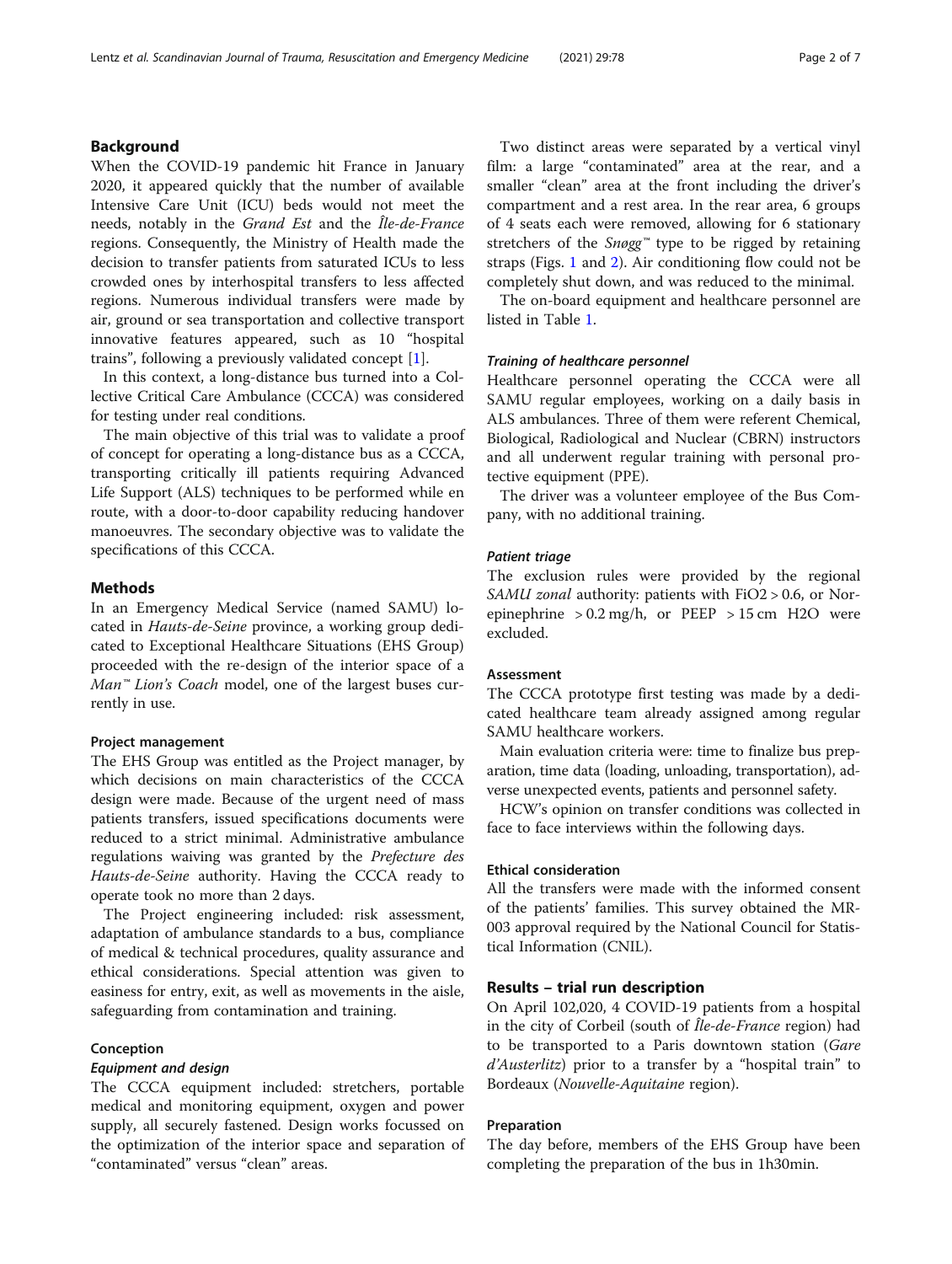

<span id="page-2-0"></span>

On D-day morning, CCCA went to Corbeil hospital and the healthcare team retrieved patients from ICUs at 6:05 am after getting dressed with PPE.

#### Patients

The four patients, 2 female and 2 male, 58 years old average, were in a stable condition. They all suffered from COVID-19 related Acute Respiratory Distress Syndrome (ARDS), and had been hospitalised for 15 days in average at Corbeil hospital. They all were under continuous sedation and curarisation, intubated and mechanically ventilated with volume cycled assist-control mode. One of them was receiving 0.2 mg/h of Norepinephrine. They were monitored with Invasive Blood Pressure, EtCO2, SpO2 and ECG.

### Time

Patients' loading and unloading were different from routine operations with ALS ambulances.. Mean measured loading time was 1 min 39 s. Mean measured unloading time was 1 min 15 s. Loading and unloading are considered from right outside the bus door to installation in the workstation and inversely.

The CCCA departed Corbeil at 7:32 am and arrived at Gare d'Austerlitz station at 8:01 am. after a 37 km drive.

#### Transportation

Ventilation parameters and vasopressor agent infusion rate remained unchanged. Neither hemodynamic instability nor ventilation disorder has been observed. No harmful incident has occurred. Mutual support between

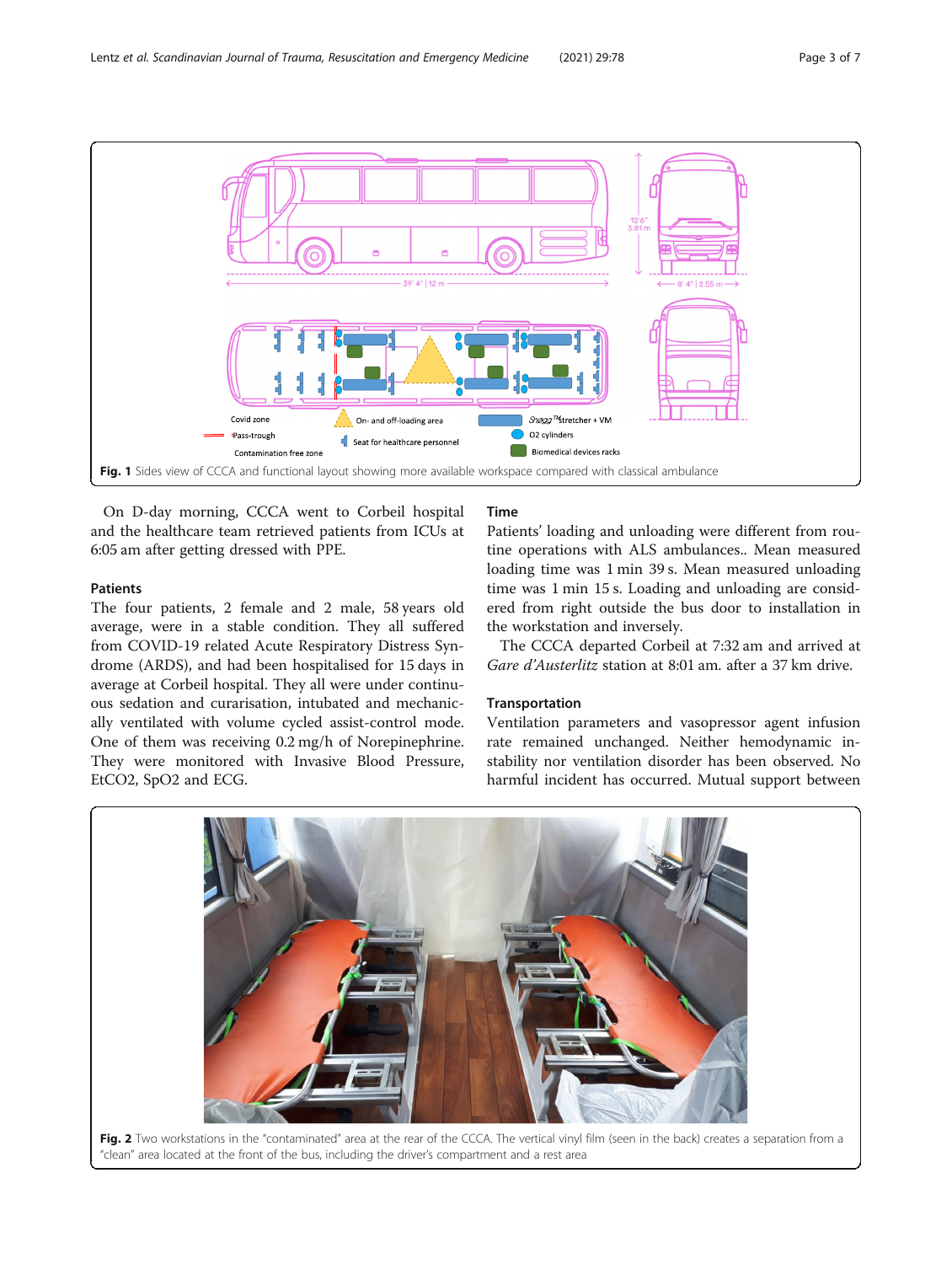<span id="page-3-0"></span>Table 1 Medical equipment & personnel dedicated to CCCA transport

| Equipment                                                                                                                                                       | Count                |
|-----------------------------------------------------------------------------------------------------------------------------------------------------------------|----------------------|
| Medical equipment for each workstation                                                                                                                          |                      |
| Physio-Control Lifepak 15™ or Lifepak 12™<br>multi-parametric monitor/defibrillator                                                                             | 1 per<br>workstation |
| Monnal T60™ or Elisée 350™ ventilator                                                                                                                           | 1 per<br>workstation |
| Syringe pumps                                                                                                                                                   | 4 per<br>workstation |
| Suction unit                                                                                                                                                    | 1 per<br>workstation |
| Vacuum Mattress (VM)                                                                                                                                            | 1 per<br>workstation |
| 3 m <sup>3</sup> Oxygen Cylinders ( $p = 200$ bars)                                                                                                             | 2 per<br>workstation |
| Power supply by transformer and batteries<br>for Class II biomedical devices<br>$(statand-alone time = 60 h)$                                                   | 1 per<br>workstation |
| Isothermal blanket                                                                                                                                              | 1 per<br>workstation |
| Additional pooled resources available for the 6 workstations                                                                                                    |                      |
| Large container for intensive care consumables and<br>drugs                                                                                                     | 1                    |
| Large container for Personnel Protective Equipment<br>(PPE) including:<br>Disposable Tyvek Classic Plus™ coveralls;<br>FFP2 Masks;<br>Gloves, shoe covers, etc. | 1                    |
| Abbott i-STAT System™ blood analyser                                                                                                                            | 1                    |
| Hemocue™ Hb 201 System for hemoglobin testing                                                                                                                   | 1                    |
| Spare equipment*                                                                                                                                                |                      |
| Spare ventilator                                                                                                                                                | 1                    |
| 1 m <sup>3</sup> Oxygen Cylinders ( $p = 200$ bars)                                                                                                             | 6                    |
| ALS ambulance stretcher trolleys                                                                                                                                | $\overline{2}$       |
| Healthcare personnel (CCCA medical team)                                                                                                                        |                      |
| Doctors (senior - resident)                                                                                                                                     | $2(1-1)$             |
| Critical Care Nurses                                                                                                                                            | 4                    |

\*Spare equipment was boarded in the trunks (baggage compartments)

healthcare personnel was perceived as a distinct advantage, when compared to lonely teams in a single ALS ambulance each.

Two technical problems occurred during the retrieval phase:

- A touchscreen of a ventilator appeared to be frozen, implying a switch to the spare ventilator and a maintenance manoeuvre;
- An ECG monitoring cable proved defective and a spare one had to be brought from the base hospital.

In addition, the CCCA team reported that the entrance of the bus was a narrow pass through a little staircase. Loading and unloading a patient "packaged" in a VM (handled from the sides) was not easy.

#### **Discussion**

This experience was led in very good condition for patients, with no adverse effect during transport. It provided valuable information regarding collective evacuation by bus.

#### Safety of transport

As stated above, some minor equipment dysfunctions were experienced, hinting at the need of additional spare peripheral items (connectors …) of every sensitive device.

There is no existing literature related to COVID-19 patients interhospital transportation so far. A 2016 review noticed that safety issues of interhospital transports were only recently the focus of some research [\[2](#page-5-0)]. Moreover, Droogh et al. [[3\]](#page-5-0) signalling that literature was addressing more often medical problems than technical ones, inventoried 55 types of such problems. Authors insisted as well on the ability of the transport team to resolve critical events, the rate of which was measured as concerning 16% of all patients in a 298 cases study [\[4](#page-5-0)], but a less worrisome 6.4% in another study involving 368 transports [[5\]](#page-5-0). A 2020 evaluation of short-term mortality after 42,188 interhospital transports [[6\]](#page-6-0) advocates for transportation by ALS ambulance to minimize risks, as well as another study [[7\]](#page-6-0).

In summary, apart from having ample redundant spare items, the safety of such an interhospital transport relies essentially on the experience of assigned personnel. Specialized retrieval teams comprised of Emergency Medical Services (EMS) regular professionals (and not personnel whose work is restricted to the ICU) must be in charge, because of their specific knowledge of transport technical issues. The CCCA trial run personnel complied with this recommendation.

#### Patients triage

When the aim of an interhospital transfer is to debottleneck a healthcare system, risks must be reduced as much as possible.

Strauch et al. evaluated short-term outcomes and mortality after interhospital transports by using the Sequential Organ Failure Assessment (SOFA) score [\[5\]](#page-5-0). An Experts' Opinion [[8\]](#page-6-0) also recommended the SOFA score for pre-transport evaluation of patients, preferentially to the Simplified Acute Physiology Score (SAPS II) or the Acute Physiology and Chronic Health Evaluation Score (APACHE II). In this publication, patients were excluded if they met one of the following criteria: PaO2/FiO2 ratio < 100 with PEEP > 15 cmH2O, or mean arterial pressure < 60 mmHg despite adequate fluid therapy and vasoactive medication, or after cardiopulmonary resuscitation within 24 h prior to transport.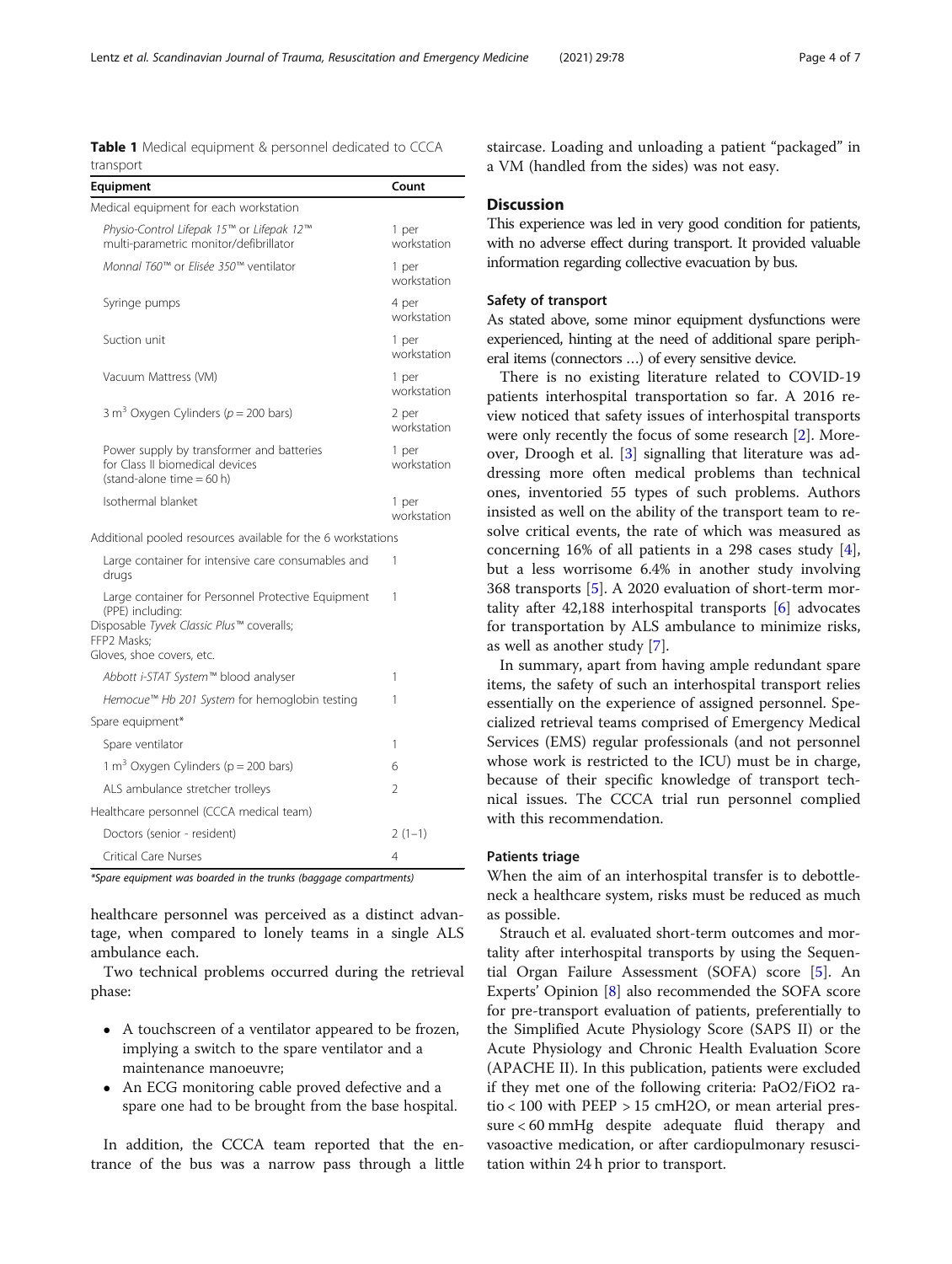In the CCCA trial run, the SAMU zonal did provide the exclusion rules: patients with FiO2 > 0.6, or Norepinephrine  $> 0.2$  mg/h, or PEEP  $> 15$  cm H2O were excluded.

#### Stretcher technique

Commonly, patients transported in ALS ambulance are "packaged" in a Vacuum Mattress (VM). Undoubtedly useful for immobilization of trauma patients [[9](#page-6-0)], the VM is not so convenient when moving patients through a narrow corridor because it needs to be handled from the sides.

The entrance of a bus is such a narrow pass. To facilitate access on board, the VM could be associated with a Scoop Stretcher, the former being anchored on the latter. This way, the whole "package" could be handled from both extremities, making the operation smoother.

Consequently, a Scoop Stretcher must be added to the CCCA equipment.

#### Handover of patients

SAMU of Hauts-de-Seine achieves annually 2200 interhospital transports. Its experience leads to emphasize the importance of a stage which interestingly was not stressed upon by the reviewed publications: the moment when devices connected to the patient in its ICU of origin, or in a given vector, have to be changed for other ones because of a handover. This coincides with the patient being moved from bed-to-stretcher (or stretcherto-stretcher, or stretcher-to-bed) and generally also with a change of the healthcare team in charge.

The trial run showed that a considerable lapse of time was spent for this procedure, compared to the loading and unloading times.

#### Equipment changes

During these bed/stretcher change movements, accidental extubation or catheter disinsertion are likely incidents.

Other sensitive operations during handover of patients are:

- Ventilator change with parameters potentially differing from one model to another;
- Invasive blood pressure to be reinitialised (for zerolevel);
- Syringe pumps to be changed with the risk of infusion irregularities;
- And a more or less brutal relocation of the patient onto a new surface.

Thus, limiting these equipment changes in interhospital transports is a safety matter, advocating for door-todoor capability of the vector.

#### Crew changes

When the responsibility of a critically ill patient is being transferred from a healthcare team to another, a comprehensive data transmission is mandatory [\[10](#page-6-0)]. A 2019 qualitative study of interhospital transports pointed out the discrepancy between the time spent on the road and the total time of the mission, explaining this by how time-consuming it was to prepare for a transport, collect information, etc. [\[11](#page-6-0)]

Again, limiting these crew changes in interhospital transfers pleads for door-to-door capability of the vector.

#### Door-to door capability

In their very comprehensive synthesis about methods and issues of interhospital individual transports of patients with ARDS, Jahn et al. [[12\]](#page-6-0) outlined the need for not losing time, particularly because of the inability to escalate the therapeutic while en route. They notably insisted on the two necessary intermediate legs of a transport by fixed-wings aircraft, i.e.: from airport to hospital and from hospital to airport, by comparison with helicopters which may land at the hospital itself.

Considering collective transportation vectors, fixedwings aircrafts and trains require these two intermediate legs between airport or station and hospitals, implying 4 crew changes/equipment changes.

For short distances, because of its door-to-door capability, a bus could be a suitable alternative to reduce these crew changes/equipment changes from 4 to 2. The CCCA accommodating only up to 6 patients, a balanced study between vectors capacities and transport length has to be made on a case-by-case basis.

#### Safeguarding from contamination

Lockhart et al. [[13](#page-6-0)] highlighted the risks associated with COVID-19 PPE doffing process, when healthcare workers "let their guard down".

During the "hospital train" trip subsequent to the first leg transport by CCCA, CBRN referent instructors set up a decontamination/doffing pass-through at the bottom of the staircase to the upper deck of the wagon (considered as a "safe area"), the "contaminated area" being by definition the lower deck. This allowed healthcare workers to have a rest during an extended period of work under PPE. This pass-through has to be added to the CCCA configuration for future long-distance transports.

Finally, the air-conditioning system  $(A/C)$  was set at the lowest pace because it could not be shut down, the quality of A/C filters being unknown. Healthcare workers being under PPE, this was likely inconsequential for a short trip. For long-distance transports or patients under non-invasive ventilation (NIV), completely shutting down A/C or considering high efficiency filters will be necessary.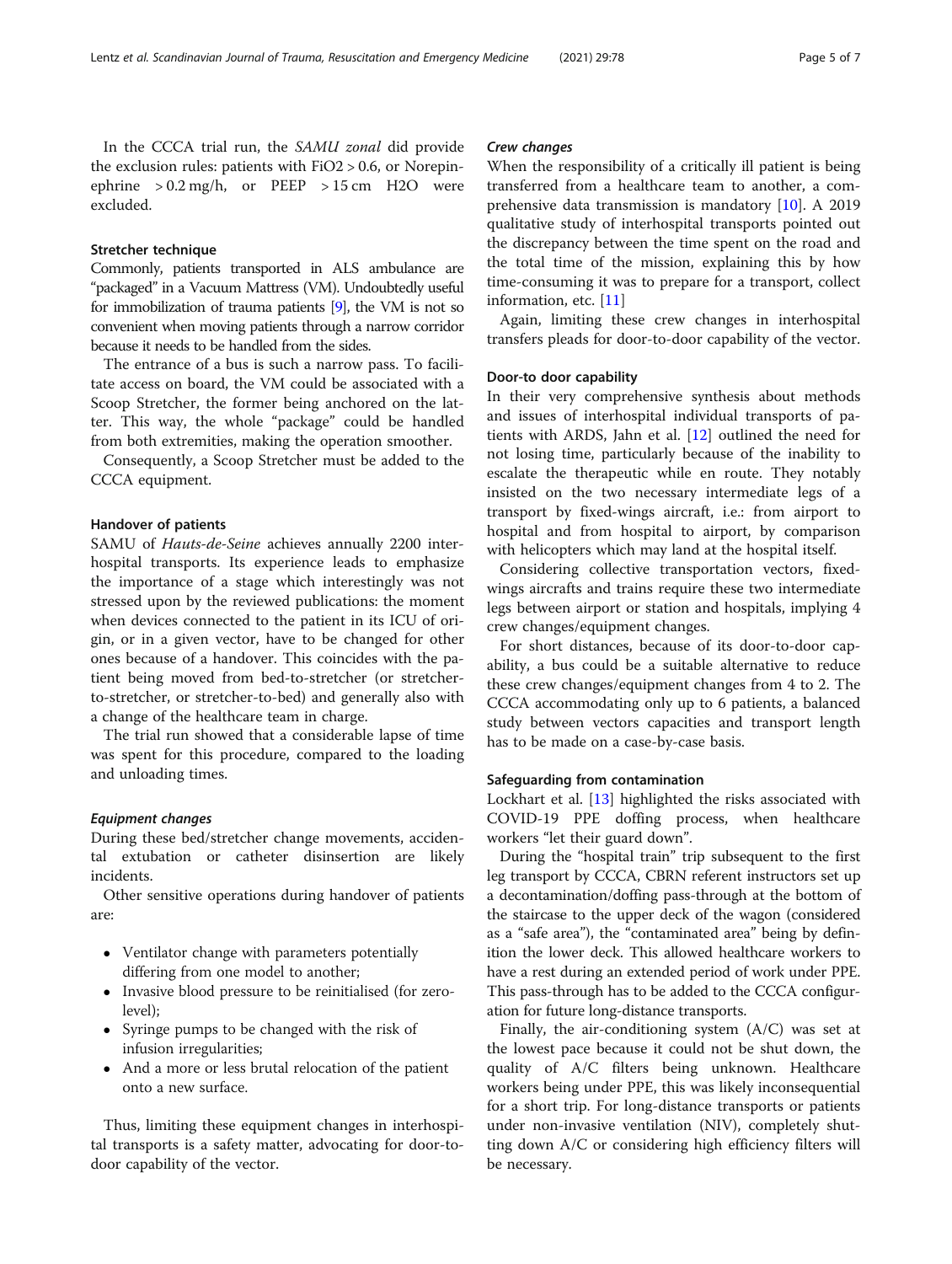#### <span id="page-5-0"></span>Military vs civilian concept for collective evacuations

The French Army's Health Service has been developing since 2006 a collective strategic air medical evacuation capability known as Morphée (Module de Réanimation Pour Haute Élongation d'Évacuation) [[14](#page-6-0)]. Aboard an Airbus A330 MRTT Phénix, it may accommodate 6 to 12 patients over a 10,000 km range.

There is a doctrinal difference between these military collective evacuation resources and the CCCA civilian solution: whereas the civilian vectors are a one-off and engineered for a specific situation, the military have been developing a medical support concept based on early strategic aeromedical evacuation (MEDEVAC) [[15\]](#page-6-0). This strategic MEDEVAC itself is the third leg of a survival chain from the point of injury to homeland [\[16\]](#page-6-0). Obviously, these military evacuations have to be performed for patients whose clinical status is not in a stable condition and en route stabilization capabilities are mandatory [[17\]](#page-6-0), offering a distinct survival advantage [[18\]](#page-6-0).

Civilian-organised collective evacuations cannot address the wartime tactical or strategic situations, hence must be devoted to stabilized (triaged) patients, even if under critical care support, patients eligibility through an appropriate application of risk scores [[8\]](#page-6-0) must be evaluated.

During civilian disasters, it is conceivable that stabilized patients may be evacuated by a collective civilianorganised transport such as a CCCA, from the scene to remote hospitals. Another conceivable circumstance is a sudden important need of a sparse specific capability such as burn intensive care beds.

#### Conclusion

This first test of interhospital transport by a CCCA along a short distance with 4 patients was conducted in very good conditions, with no adverse effect or harmful incident. The experience brought a lot of information regarding safety, capabilities and time efficiency.

Compared to ALS ambulance accommodating a one only patient, the CCCA reduced the resources requirements by a lower personnel headcount, with more space, and improved indoor comfort conditions for staff. A foreseen prospect was a door-to-door capability minimalizing patients' handovers for safety concerns and time efficiency. The very short time allowed to organize, rule and conceptualize the CCCA characterizes the emergency context during this COVID-19 pandemic.

The next step would be to test the CCCA on a longdistance transport, in order to evaluate cost-benefit aspects and total transport delays reduction.

#### Abbreviations

A/C: Air-Conditioning System; ALS: Advanced Life Support; APACHE II: Acute Physiology and Chronic Health Evaluation Score; ARDS: Acute Respiratory Distress Syndrome; CCCA: Collective Critical Care Ambulance;

CBRN: Chemical, Biological, Radiological and Nuclear; CNIL: National Council for Statistical Information; COVID19: Corona Virus Disease 2019; ECG: Electrocardiogram; EHS: Exceptional Healthcare Situations; EMS: Emergency Medical Services; Etco2: End-Tidal Carbon Dioxide; Fi02: Fraction of Inspired Oxygen; HCW: Healthcare Workers; ICU: Intensive Care Unit; MEDEVAC: Aeromedical Evacuation; Morphée: Module de Réanimation pour Haute Élongation d'Évacuation: Collective Strategic Air Medical Evacuation Capability developed by the French Army; MR-003: Méthodologie de Référence 003; NIV: Non-invasive ventilation; Pao2: Partial Pressure of Oxygen in Arterial Blood; PEEP: Positive End Expiratory Pressure; PPE: Personnel Protective Equipment; SAMU: Service d'Aide Médicale Urgente; SAPS II: Simplified Acute Physiology Score; SOFA: Sequential Organ Failure Assessment; Spo2: Saturation of Hemoglobin with Oxygen; VM: Vacuum Mattress

#### Acknowledgements

Authors thank Pr. Pierre Carli (SAMU de Paris) for his suggestion and for reviewing the manuscript. The authors are deeply grateful to Mathieu Duhamel (Directeur de cabinet du Préfet des Hauts-de-Seine) for his valuable assistance in drawing up this project and for connecting us with Transdev. Authors thank Alexis Fridman (Chef du Service Interministériel de Défense et de Protection Civile 92) for his support. Authors thank Transdev "the mobility company", especially Olivier Jilet (Directeur de l'établissement Transdev Montesson), Philippe Fenart (Directeur de flotte) and Philippe Gougeaud (CCCA driver) for their cooperation.

#### Authors' contributions

Substantial contributions to the conception and design of the work: TLE, CG, CG, TLO. Data analysis for the work: TLE, AC, AO, MB, TLO. Drafting the work: TLE, CG, AO, MB, TLO. Revising it critically for important intellectual content: TLE, CG, MB, TLO. Final approval of the version to be published: all authors.

#### Funding

No funding.

#### Availability of data and materials

All data generated or analysed during this study are included in this published article.

#### **Declarations**

#### Ethics approval and consent to participate

Data and analyses were done anonymously. This research was declared to the National Council for Statistical Information (CNIL), and our treatment is in accordance with MR No. 3. All the transfers were made with the informed consent of the patients' families.

#### Consent for publication

Not applicable.

#### Competing interests

The authors declare that they have no competing interests.

#### Received: 20 November 2020 Accepted: 27 May 2021 Published online: 04 June 2021

#### References

- 1. Marx J. Chardon's exercice. J Eur des Urgences et de Reanim. 2020;32(1):45– 6. [https://doi.org/10.1016/j.jeurea.2020.02.004.](https://doi.org/10.1016/j.jeurea.2020.02.004)
- 2. Valentin A, Schwebel C. Into the out: safety issues in interhospital transport of the critically ill. Crit Care Med. 2016;42:1267–9.
- Droogh JM, Smit M, Hut J, de Vos R, Ligtenberg JJ, Zijlstra JG. Inter-hospital transport of critically ill patients; expect surprises. Crit Care. 2012;16(1):R26. <https://doi.org/10.1186/cc11191>.
- 4. van Lieshout EJ, Binnekade J, Reussien E, Dongelmans D, Juffermans NP, de Haan RJ, et al. Nurses versus physician-led interhospital critical care transport: a randomized non-inferiority trial. Intensive Care Med. 2016;42(7): 1146–54. <https://doi.org/10.1007/s00134-016-4355-y>.
- Strauch U, Bergmans DC, Winkens B, Roekaerts PM. Short-term outcomes and mortality after interhospital intensive care transportation: an observational prospective cohort study of 368 consecutive transports with a